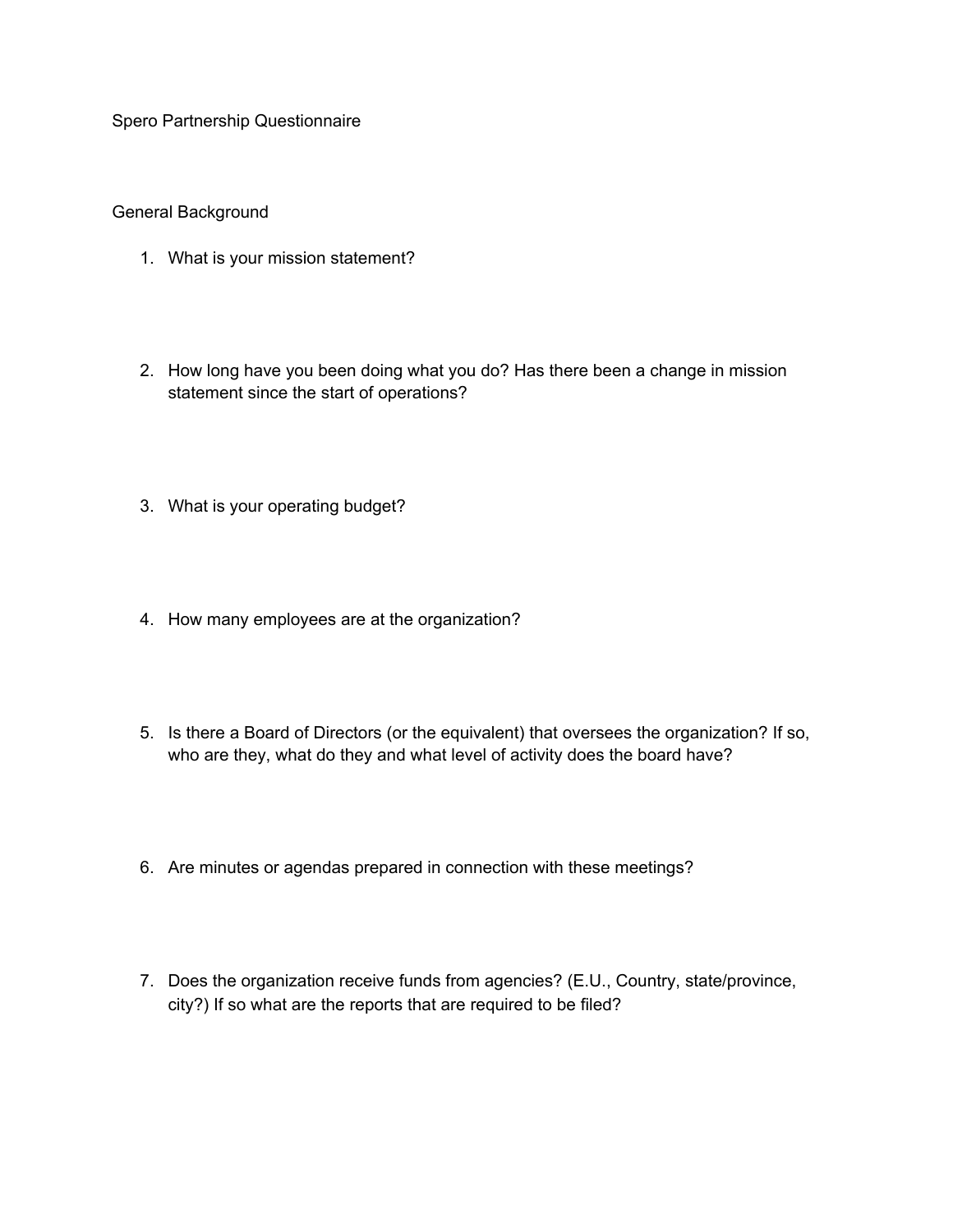- 8. Have you contracted with an auditor/consultant in the past 2 years? Please describe in what way.
- 9. How do you obtain the resources/money to provide for the costs? (donations, grant funding, sales etc.)
- 10. How do you define success? Is this measured or how are you sure that your activities are successful?
- 11. Who has access to the banking account?
- 12. Is an accounting system used? If so which one? Who has access to it?
- 13. Who can write checks/wire money/initiate ACH?
- 14. Is there a verification/approval process for withdrawing or use of funds from this account? Or a threshold for when these approvals are needed?
- 15. Are there any regulatory requirements and corresponding forms that are needed? (tax returns, certifications, etc.) Any delinquency in these?
- 16. Are there other organizations running a relatively similar operation and purpose in the regions you operate? If so please list.